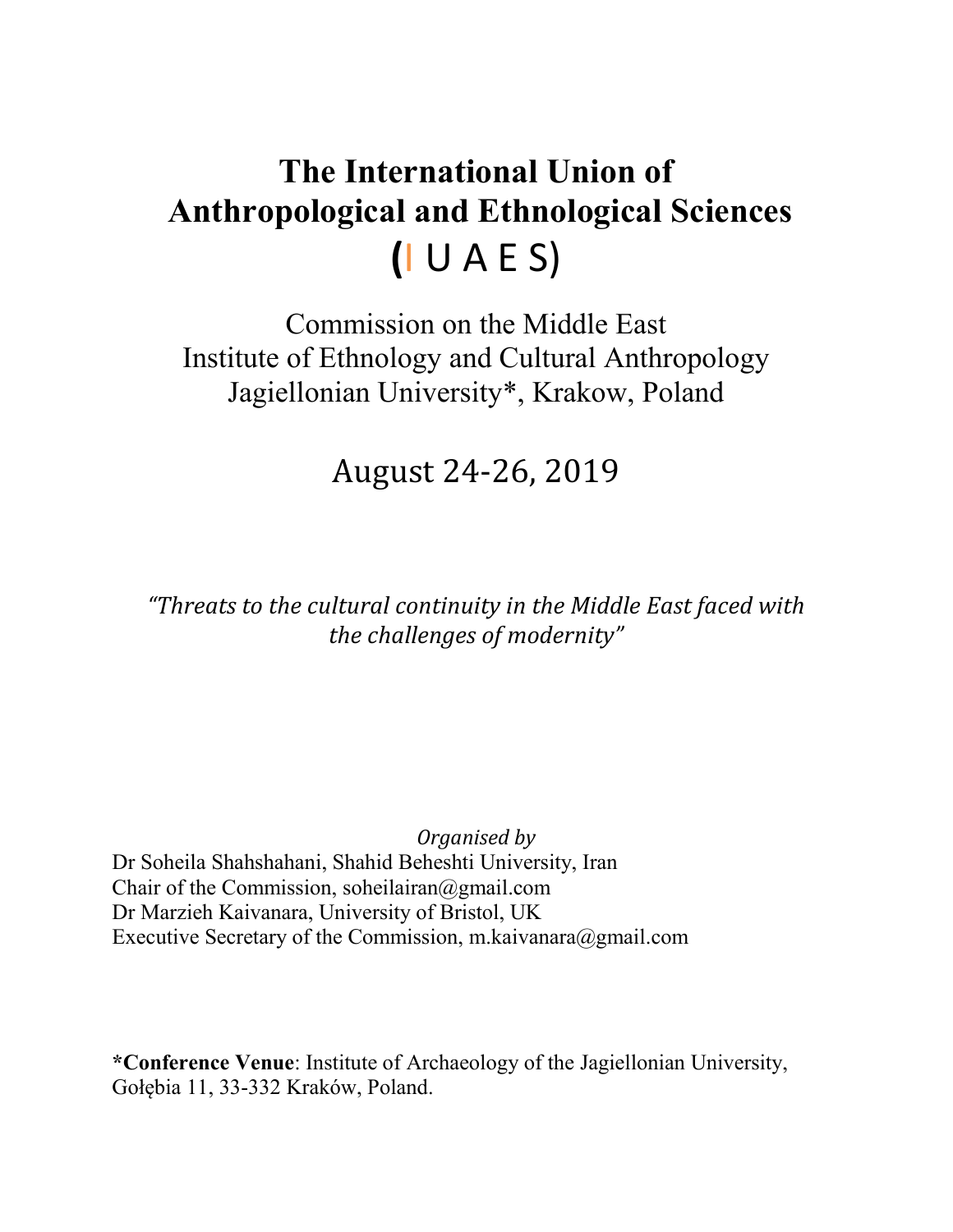#### PROGRAMME

### **August 24th**

| $9:30 - 10:30$ | Registration |
|----------------|--------------|
|----------------|--------------|

- 10:30-10:40 Opening: Dr. Hab. Marcin Brocki: Welcome to Participants Head of the Institute of Ethnology and Cultural Anthropology Jagiellonian University
- 10:40-10:55 Dr. Soheila Shahshahani: "Welcome to the 4<sup>th</sup> Commission of Anthropology of the Middle East of the IUAES Conference in Krakow"
- 10:55-11:15 Coffee/Tea Break
- **11:15-13:00 Panel 1: REPRODUCTION, POPULATION, STATE** Convener and Chair: Dr. Soraya Tremayne, University of Oxford, UK
- 11:15-11:35 Marie Ladier-Fouladi, Professor at CNRS-EHESS (IIAC), Paris, France "*Iran between horizon of population and populationist horizon of policy*"
- 11:35-11:55 Fatima Zohra Boulefdaoui, Demographer Researcher, CRASC, Algeria "*The Transition of fertility in Algeria: State of play"*
- 11:55-12:15 Behnaz Hosseini, Visiting Research Fellow, Oxford University, UK "*Continuous decline in population of non-Muslim minorities in Iran"*
- 12:15-12:35 Kamiar Alaei, Visiting Professor, St. Antony College, Oxford University, UK. *"An Overview of history of HIV/AIDs in the MENA region: A case study from Iran"*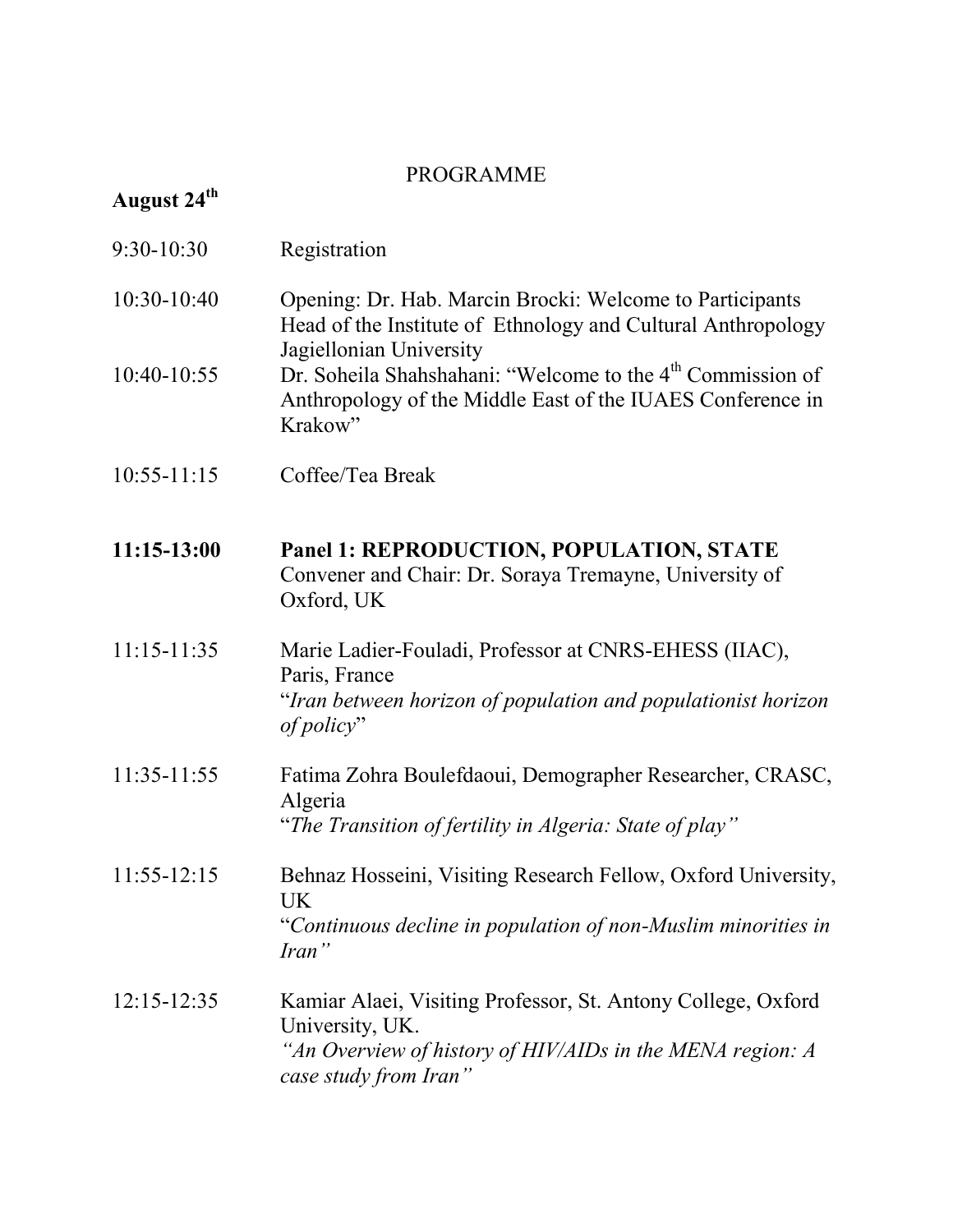| $12:35-13:00$ | Discussion |
|---------------|------------|
|               |            |

13:00-14:00 Lunch Break

**14:00-15:40 Panel 2: (UN)SETTLING MIDDLE EAST REFUGEES: REGIMES OF INCLUSION AND EXCLUSION IN THE MIDDLE EAST, EUROPE, AND THE UNITED STATES** Conveners & Chairs: Professor Marcia Inhorn, Yale University. Professor Lucia Volk, San Francisco State University, US.

- 14:00-14:20 Marcia Inhorn,Yale University *"America's wars and Iraqis lives: Refugee vulnerabilities and regimes of exclusion in the United States"*
- 14:20-14:40 Are John Knudsen, Senior Researcher at the Chr. Michelsen Institute (CMI), Norway *"The Gaza buildings: Emergency urbanism in Sabra, Beirut"*

### 14:40-15:00 Árdís K. Ingvars, PhD candidate in Sociology from the University of Iceland *"The Social butterfly: Hunted subjectivity among male refugees"*

- 15:00-15:20 Lucia Volk, San Francisco State University *"Asylum laws vs. Asylum lives: A Syrian refugee's struggle for inclusion in Germany"*
- 15:20-15:40 Discussion
- 15:40-16:00 Coffee/Tea Break

**16:00-17:20 Panel 3: PUBLIC HEALTH PRACTICES AND CHALLENGES IN THE MIDDLE EAST** Conveners and Chairs: Mohammad Shahbazi, Professor Jackson State University Zahra Sarraf, M.D., Dena Hospital, Shiraz

16:00-16:20 M.Shahbazi, A.Sarraf, A.Ahmadiazad, E.Karimi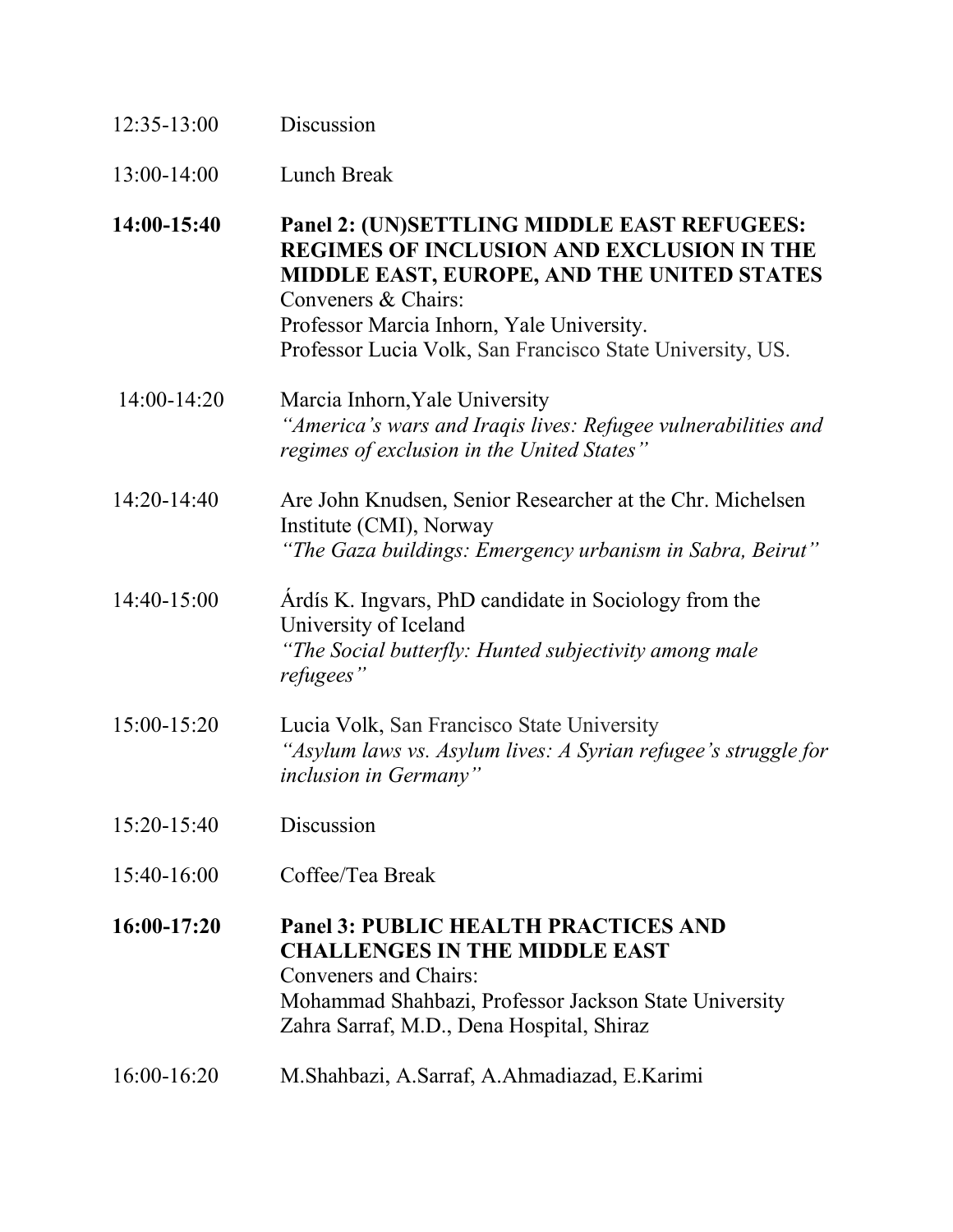|               | "Applying innovative public health practices to women's breast<br>cancer screening in southwest Iran"                                                                                                                                                       |
|---------------|-------------------------------------------------------------------------------------------------------------------------------------------------------------------------------------------------------------------------------------------------------------|
| $16:20-16:40$ | Yamina Rahou, National Center for Research in Social and<br>Cultural anthropology (CRASC), Algeria<br>& Souad Laguer, Anthropology Research Center at CRASC,<br>Algeria<br>"The Health status of the Algerian population: Progress and<br>major challenges" |
| $16:40-17:00$ | Discussion                                                                                                                                                                                                                                                  |

19:00 Dinner

# **August 25th**

| $9:00-10:20$    | <b>Panel 4: SPORTS IN MIDDLE EASTERN SOCIETIES</b><br>Convener & Chair:<br>Professor Emeritus Christian Bromberger<br>Aix-Marseille, France                                                                           |
|-----------------|-----------------------------------------------------------------------------------------------------------------------------------------------------------------------------------------------------------------------|
| 9:00-9:20       | Christian Bromberger, Professor Emeritus, Aix-Marseille<br>"Introduction" and "Football, politics, society in Iran: Some<br>aspects"                                                                                  |
| $9:20 - 9:40$   | Tomoko Yamagishi, Professor at School of Political Science<br>and Economics at Meiji University, Tokyo<br>"Neck, Maternity, and Sex-change Operation: Controversy on<br>the gender norms of Iranian football players" |
| $9:40-10:00$    | Esther Hertzog, Levinsky Academic College<br>& Assef Lev, Herzliya; Ono Academic College<br>"The threat of old age and ageism in gyms in Israel"                                                                      |
| $10:00 - 10:20$ | Tiago Duarte Dias, Universidade Federal Fluminense<br>"Dalkurd FF: in between Kurdish identity and Swedish<br>sociability"                                                                                            |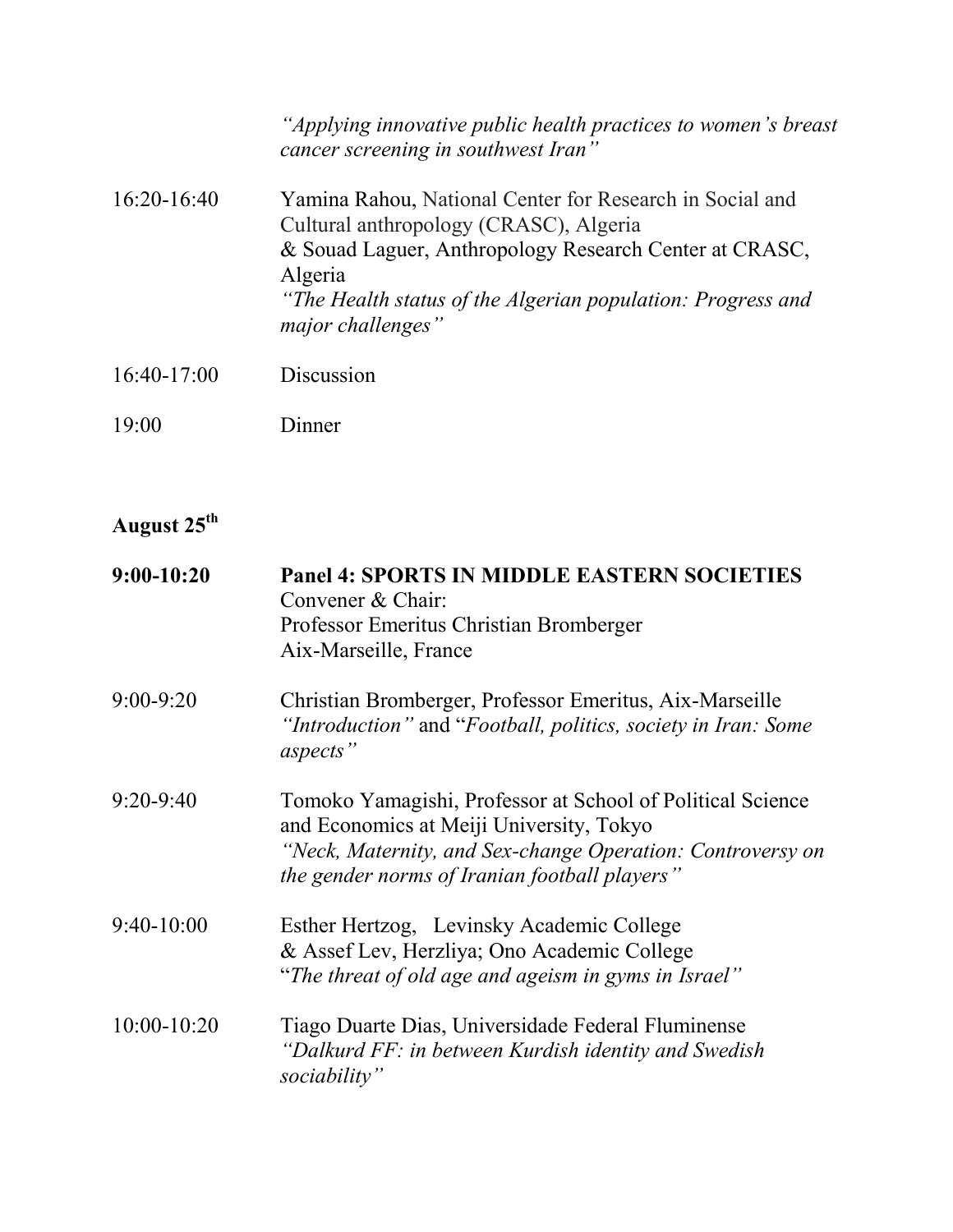| $10:20-10:40$ | Discussion                                                                                                                                                                                                                                                                                               |
|---------------|----------------------------------------------------------------------------------------------------------------------------------------------------------------------------------------------------------------------------------------------------------------------------------------------------------|
| 10:40-10:50   | Coffee/Tea Break                                                                                                                                                                                                                                                                                         |
| 10:40-11:50   | Panel 5: FOOD AND COOKING<br>Convener & Chair:<br>Christian Bromberger, Professor Emeritus University of Aix-<br>Marseille, France                                                                                                                                                                       |
| $10:40-11:00$ | Christian Bromberger, University of Aix-Marseille, France<br>"Introduction" and "specificity of Gilak cuisine"                                                                                                                                                                                           |
| 11:00-11:20   | Reiko Otsubo, Postdoctoral Fellow, University of Tokyo<br>"Changing meanings of Qat chewing inside and outside<br>Yemen"                                                                                                                                                                                 |
| $11:20-11:40$ | Bożena Gierek, Center for Comparative Studies of<br>Civilisations, Jagiellonian University, Kraków<br>"Middle East Restaurants in Kraków"                                                                                                                                                                |
| 11:40-12:00   | Discussion                                                                                                                                                                                                                                                                                               |
| 12:00-12:40   | <b>Panel 6: SOCIAL DYNAMICS OF WORLDVIEWS IN</b><br><b>MIDDLE EASTERN ENCOUNTERS</b><br>Conveners & Chairs:<br>Leonardo Schiocchet, Institute of Social Anthropology, Austria<br>Maria Six-Hohenbalken, Institute of Social Anthropology,<br>Austria<br>Patricia Scalco, University of Helsinki, Finland |
| $12:00-12:20$ | Leonardo Schiocchet, ISA, Vienna, Austria<br>"Wellbeing As a key site for the encounter between Arab-<br>speaking refugees and Austria"                                                                                                                                                                  |
| $12:20-12:40$ | Maria Six-Hohenbalken, ISA, Austria<br>"Transnational Encounters and challenges for the Yezidi<br>community and its worldviews"                                                                                                                                                                          |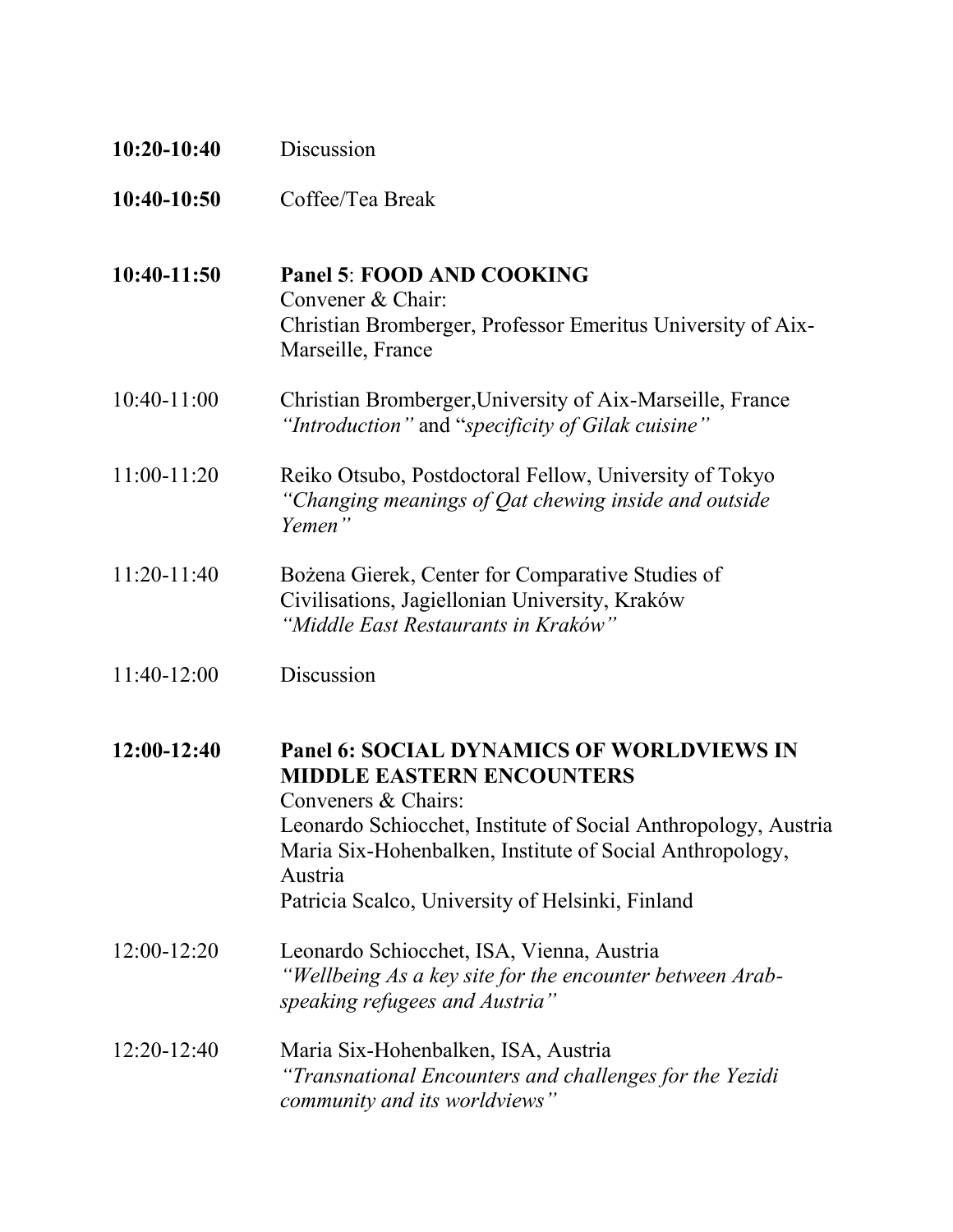| 12:40-12:50     | Discussion                                                                                                                                                                                                                                                 |
|-----------------|------------------------------------------------------------------------------------------------------------------------------------------------------------------------------------------------------------------------------------------------------------|
| $12:50 - 14:00$ | Lunch Break                                                                                                                                                                                                                                                |
| 14:00-15:40     | Panel 6 (continued):<br>Chair: Dr. Leonardo Schiocchet, Institute of Social<br>Anthropology, Austria                                                                                                                                                       |
| 1400-14:20      | Patricia Scalco, Univ. of Helsinki, Finland<br>"The road to somewhere: An approach to location and<br>relocation through the trajectories: Syrian men in Istanbul"                                                                                         |
| 14:20-14:40     | Sabine Bauer-Amin, social anthropologist and researcher at the<br>Austrian Academy of Sciences Institute for Social<br>Anthropology as well as member of ROR-N, Vienna, Austria.<br>"Encounters Within A Middle Eastern Christian Community In<br>Austria" |
| 14:40-15:00     | Zuzanna Błajet, Institute of Oriental Studies, Jagiellonian<br>University in Krakow,<br>"The Isma'ili religious organization in Moscow: Its activity<br>and its impact on the process of migrants' socio-cultural<br><i>adaptation to host country</i> "   |
| 15:00-15:20     | <b>Coffee Break</b>                                                                                                                                                                                                                                        |
| $15:20 - 15:40$ | Panel 7: ANTHROPOLOGY OF ART &<br><b>ARCHITECTURE</b><br>Convener and Chair:<br>Dr. Farniyaz Zaker, Oriental Institute, University of Oxford,<br>UK.                                                                                                       |
| $15:20-15:40$   | Orkide Izci, University of Padua and Ludwig Maximilian<br>University of Munich.<br>"Refugee Camps As 'A Sense of Place': Kurdish Women's<br><b>Everyday Life Practices And Agencies</b> "                                                                  |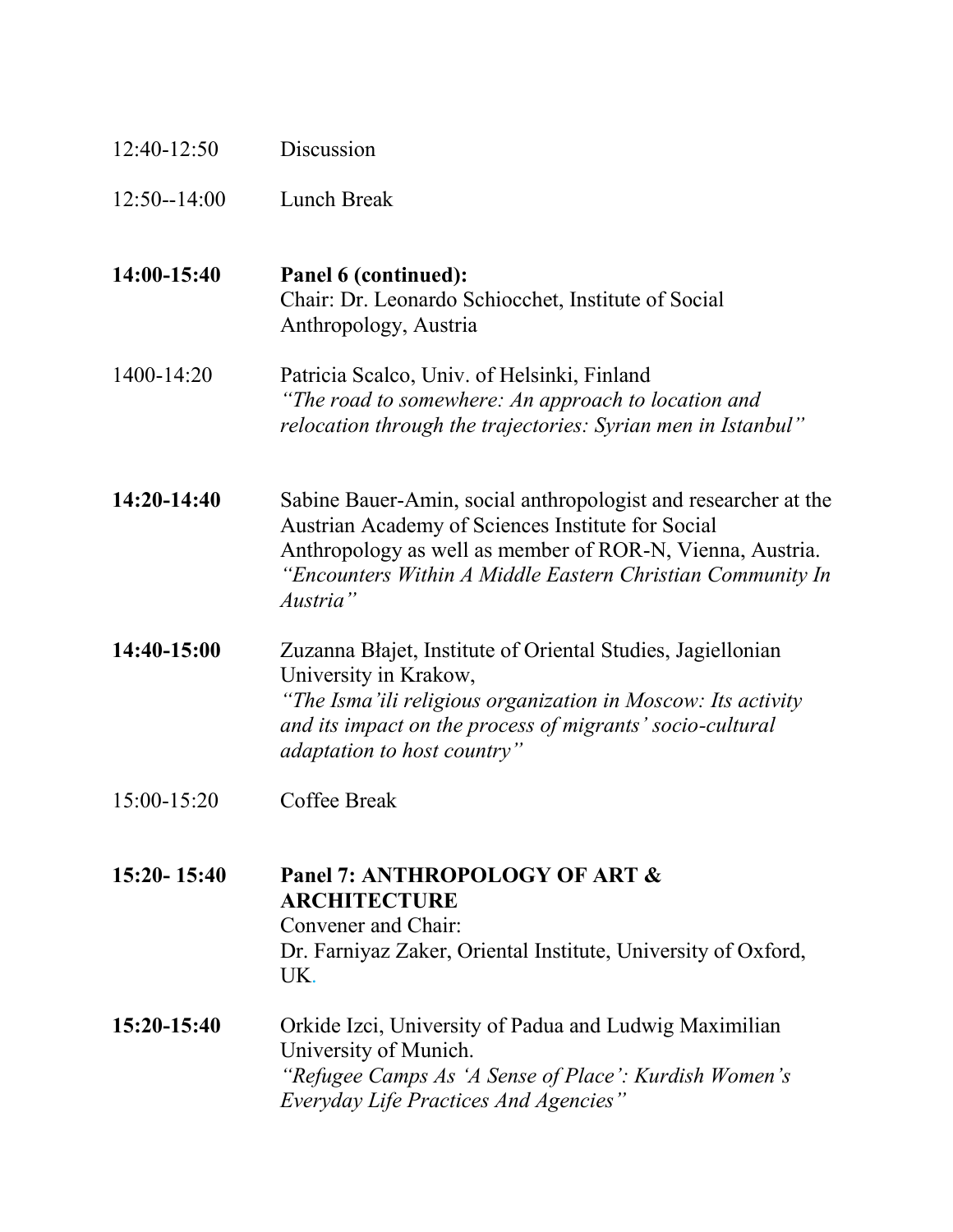| 15:40-16:30             | Panel 8: MUSIC, DANCE, AND THE MIDDLE EAST<br><b>Conveners and Chairs:</b><br>Rajko Murșič, University of Ljubljiana, Slovenia<br>Danila Mayer, Museum of Art History, Vienna, Austria                                                       |
|-------------------------|----------------------------------------------------------------------------------------------------------------------------------------------------------------------------------------------------------------------------------------------|
| 15:400-16:00            | Danila Mayer, Museum of Art History, Vienna, Austria<br>"Refugee youth and music in Vienna"                                                                                                                                                  |
| 16:00-16:20             | Rajko Mursič, University of Ljubljiana, Slovenia<br>"Pass the Bless: Voices and sounds of Middle-East musicians"<br>in Slovenia"                                                                                                             |
| 16:20-16:30             | Discussion                                                                                                                                                                                                                                   |
| 16:30-16:45             | Cofee Break                                                                                                                                                                                                                                  |
| 16:45-17:00             | <b>Special Session on</b> The Journal of the <i>Anthropology of the</i><br>Middle East and Zubaydeh Ashkanani Prize.                                                                                                                         |
| 18:30                   | Dinner                                                                                                                                                                                                                                       |
| August 26 <sup>th</sup> |                                                                                                                                                                                                                                              |
| $9:30-11:10$            | Panel 9: Ethno-History of the Middle East<br>Convener & Chair:<br>Fakhri Haghani, Rutgers University, New Jersey                                                                                                                             |
| 9:30-9:50               | Soheila Shahshahani, Associate Professor, Shahid Beheshti<br>University, Tehran<br>"Clothing and its meaning according to documents of Qajar<br>Period"                                                                                      |
| $9:50-10:10$            | Dr. Azim Malikov, Senior Research Fellow at the Faculty of<br>Arts of Palacký University, Olomouc, The Czech Republic<br>"History and the culture of Dungans of Central Asia in<br>discourses of pre-Soviet, Soviet and post-Soviet periods" |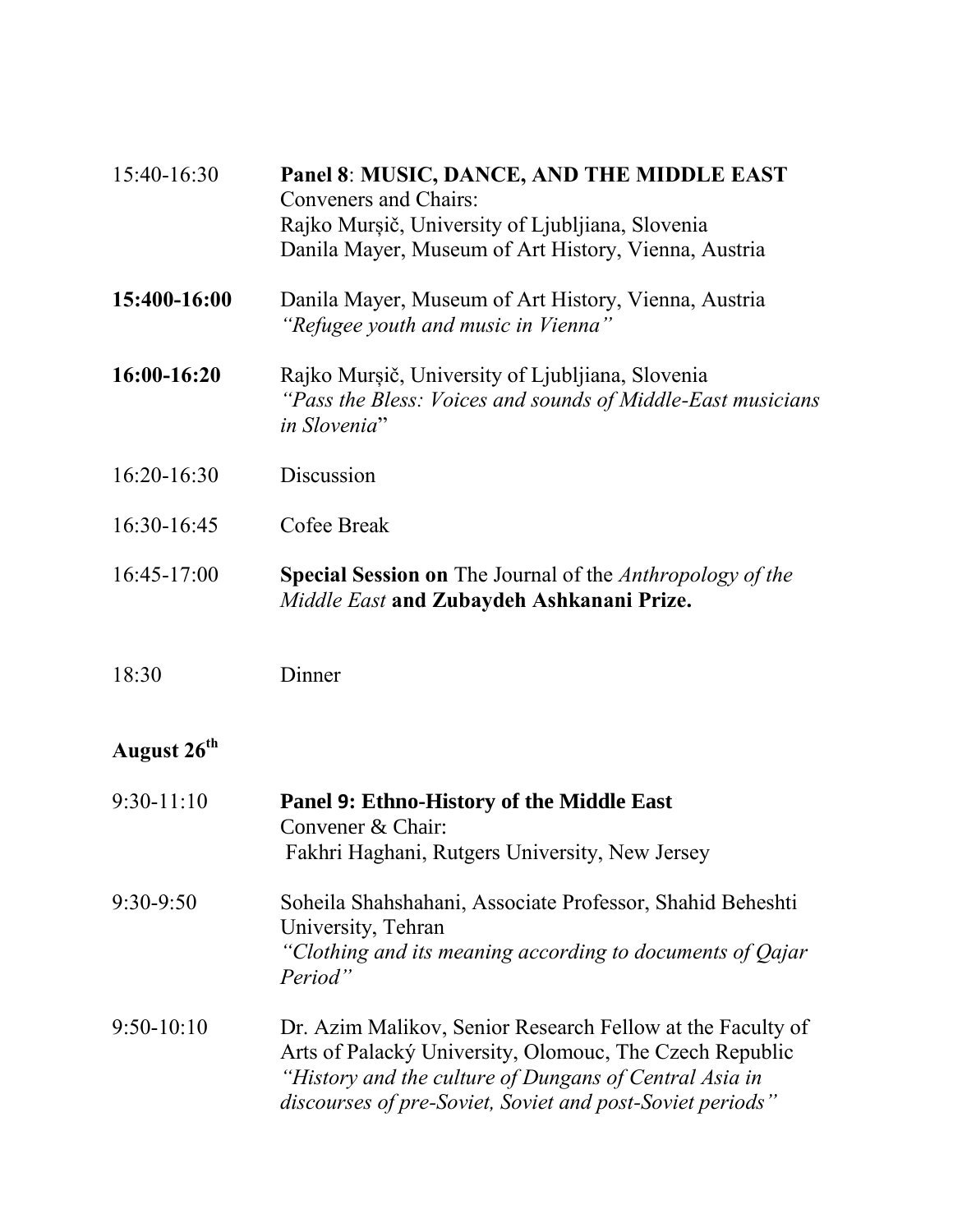| $10:10-10:30$ | Cafer Sarikay, PhD Student, Department of History, Boğaziçi<br>Univ.<br>"Representation of the Middle Eastern Communities in the<br>1893 Chicago World's Columbian Exposition"                                                                                                   |
|---------------|----------------------------------------------------------------------------------------------------------------------------------------------------------------------------------------------------------------------------------------------------------------------------------|
| 10:30-10:50   | Matthias Battis, Austrian Academy of Sciences, Institute for<br>Modern and Contemporary Historical Research, Vienna.<br>Farniyaz Zaker: Department of Oriental Studies, University of<br>Oxford.<br>"Russo-Iranian relations through the prism of the life of<br>Fatemeh Sayyah" |
| $10:50-11:10$ | Discussion                                                                                                                                                                                                                                                                       |
| $11:10-11:30$ | Coffee Break                                                                                                                                                                                                                                                                     |
| 11:30-13:00   | <b>Panel 10: RITUALS AND RELIGIOUS EXPERIENCE</b><br>Conveners and chairs:<br>Paulo Gabriel Hilu da Rocha Pinto - Professor of<br>Anthropology, Universidade Federal Fluminense, Brazil.<br>Liza Dumovich - NEOM/Universidade Federal Fluminense                                 |
| $11:30-11:50$ | Paulo G. Pinto, Universidade Federal Fluminense<br>"Rituals, Religious Experience and Sacred Topographies in the<br>Ziyarat al- Arba'iyyn, in Iraq"                                                                                                                              |
| 11:50 -12:10  | Liza Dumovich, NEOM/Universidade Federal Fluminense.<br><b>Brazil</b><br>"Shaping subjectivities, moralizing the nation: religious rituals<br>and national imaginaries in the Gülen community in Brazil"                                                                         |
| 12:10:12:30   | Maroussia Bednarkiewicz<br>Post-doctoral Research Fellow, Aga Khan University<br>"Rituals as guardians of Muslim unity: The case of the adhān"                                                                                                                                   |
| 12:30-12:50   | Ahmad Shekarchee, Assistant Prof. of Sociology Shahid<br>Beheshti University, Tehran<br>"Three Parallel Narratives Of Arba In"                                                                                                                                                   |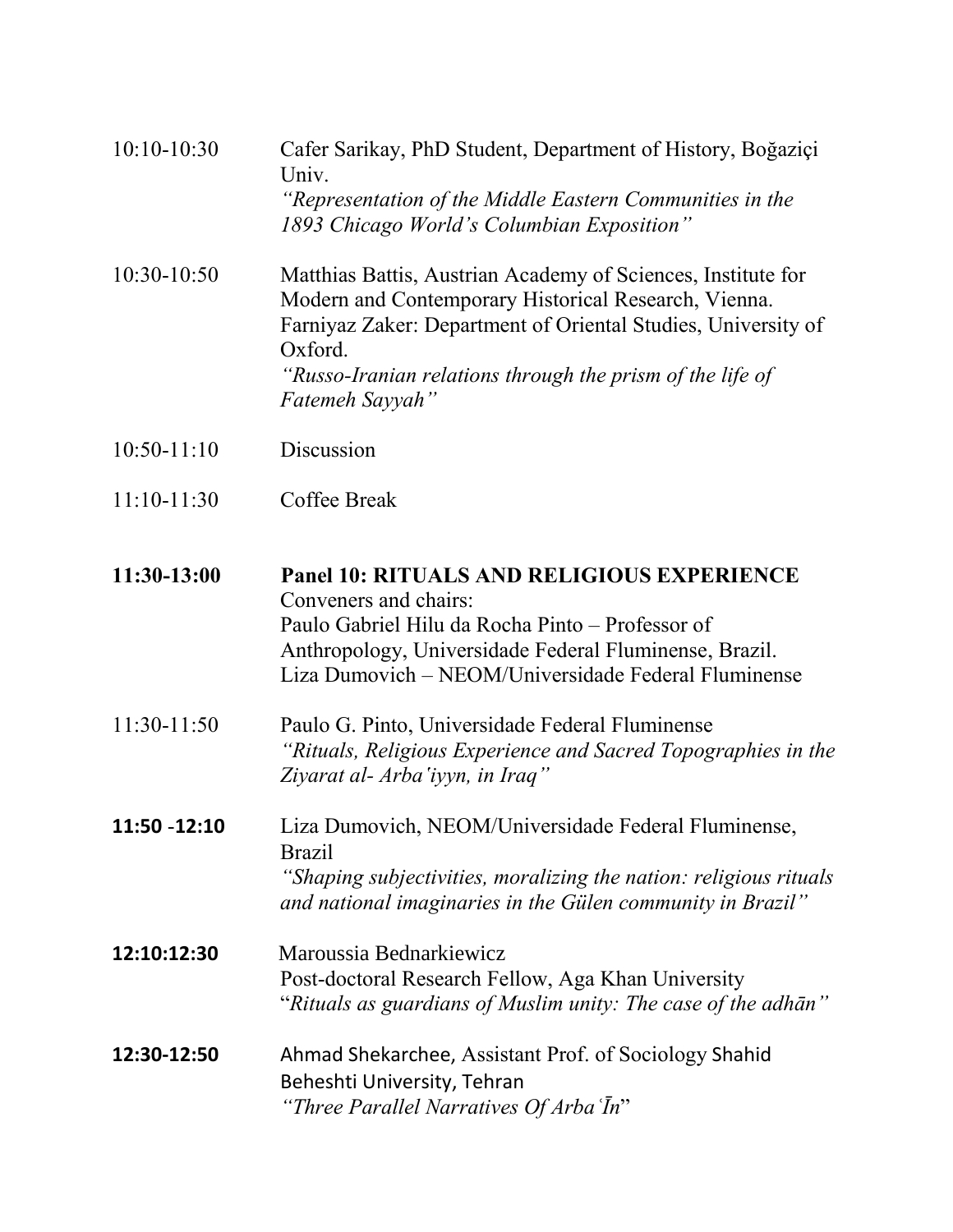| $12:50-13:10$ | Jabbar Rahmani, Institute for Social and Cultural Studies,<br>Tehran<br>"Ashura evening: A miniature of feminine cultural change"                                                                                        |
|---------------|--------------------------------------------------------------------------------------------------------------------------------------------------------------------------------------------------------------------------|
| 13:10-13:30   | Discussion                                                                                                                                                                                                               |
| 13:30-15:00   | Lunch Break                                                                                                                                                                                                              |
| 15:00-16:30   | <b>Panel 11: Research in Progress</b><br>Convener & Chair: Dr. Soheila Shahshahani, Shahid Beheshti<br>Univeristy, Tehran                                                                                                |
| 14:30-14:50   | Anna Krasnowolska, Professor at Oriental philology of the<br>Universytet Jagiellonski, Krakow<br>"Polish Second World War refugees in Tehran"                                                                            |
| $14:50-15:10$ | Roxanna Varzi, University of California, Irvine.<br>"Henri Corbin, Philosopher, in Tehran"                                                                                                                               |
| 15:10-15:30   | Krzysztof Lalik, Institute of Middle and Far East, Jagiellonian<br>Univeristy, Krakow<br>"Maintenance and shifting of ethnic boundaries: The<br>ambiguousness of ethnic identity of Chaldo-Assyrian in<br>nowadays Iraq" |
| 15:30-15:50   | Amir Najafi, Free Lance Anthropologist<br>"Ta'ziyeh is shedding; Transformation of Ta'ziyeh as an<br>Iranian religious performance after Islamic Revolution"                                                             |
| 15:50-16:10   | Ahmad Shekarchee, Assistant Prof. of Sociology, Shahid<br>Beheshti University "The Iraqi Shiite community from a pure<br>old locality to a young emerging globalism"                                                     |
| $16:10-16:30$ | Discussion                                                                                                                                                                                                               |
| 16:30-16:50   | Coffee Break                                                                                                                                                                                                             |
| 16:50-18:00   | <b>Commission Business Meeting:</b>                                                                                                                                                                                      |